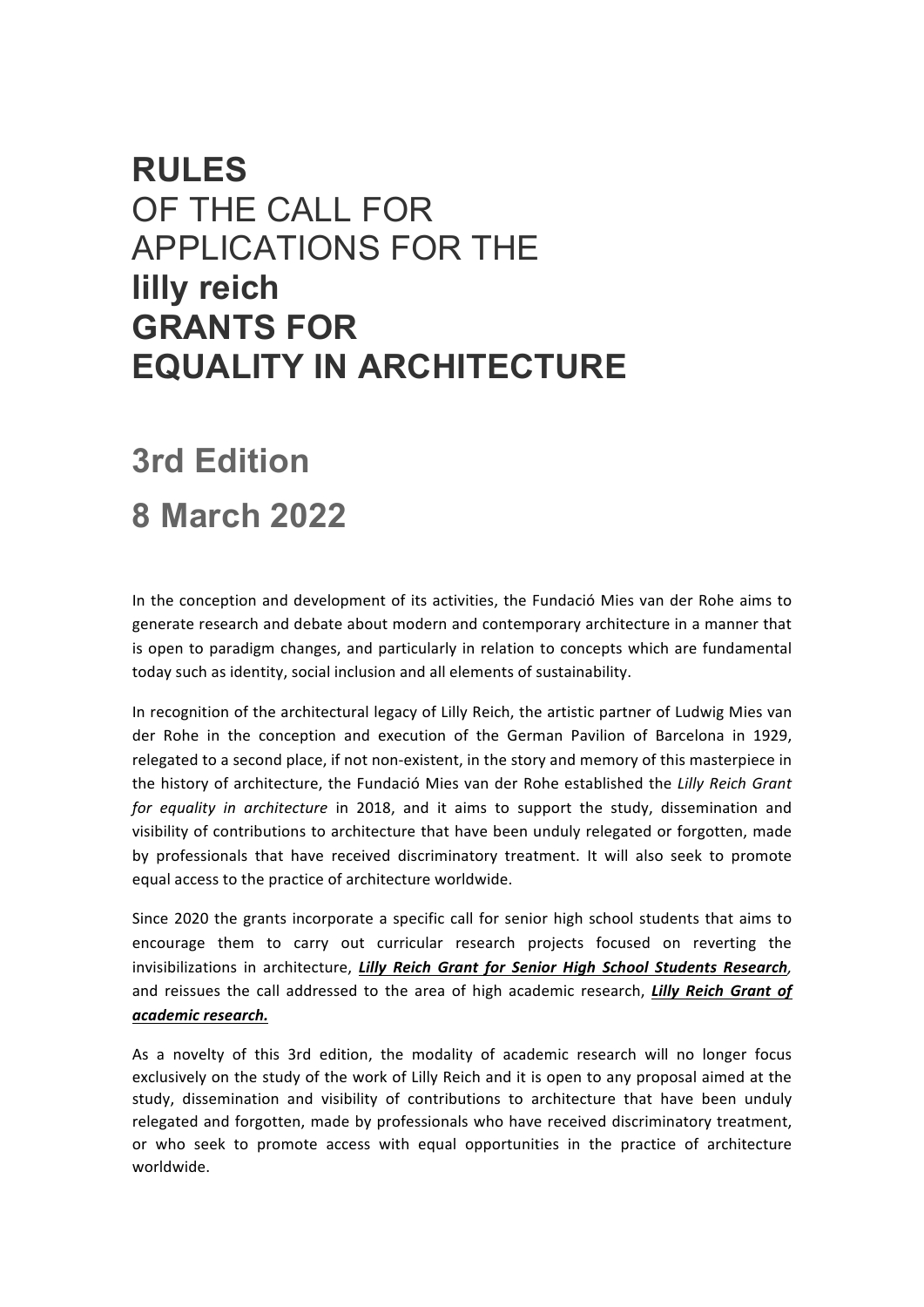**MODALITY A - Lilly Reich Grant for Senior High School Students Research Projects** focused on the study, dissemination and visibilization of contributions to architecture that have been unduly relegated or forgotten, or carried out by architectural professionals that have received discriminatory treatment, and that promote equal access to the practice of architecture worldwide.

## **A.1 Objective**

With the calling of this grant, the Fundació Mies van der Rohe seeks to promote the research projects on topics related to the dissemination of the architectural culture in a manner that is open to the paradigms of contemporary society, carried out by Senior High School Students, to acknowledge the effort made both by the students and the teachers and to project them into their closest society.

The research projects, within any of the existing baccalaureate disciplines, will have to be focused on the study, dissemination and visibilization of contributions to modern and contemporary architecture that have been unduly relegated or forgotten, or made by professionals that have received discriminatory treatment. It will also seek to promote equal access to the practice of architecture. Those projects that consider a local perspective linked to the general context will be appreciated. Similarly, those that consider elements such as memory, testimony and conservation will also be appreciated, and very specially their ability to address young public for the dissemination and promotion of the equality of opportunities in the practice of architecture.

## **A.2 Payment**

A maximum of 5 grants will be awarded as study aids endowed with bibliographical or educational material to a value of 300€ for each student awarded with the Grant and bibliographical or educational material to a value of 200 $\epsilon$  for their educational centre, and will include the publication of the project in its totallity on the FMVDR website, upon completion and after validation by the jury that awards this grant and the evaluation panel of the research project.

The granted proposals will be co-tutored by FMVDR which will, if requested, also provide advice to the rest of the proposals, those that have not been included in the grant.

## **A.3 Candidacies**

The call is open to senior high school students who focus their research project on the topic of the grant. The call is aimed at students about to start their curricular research project and submit it during the academic year 2022-23 (call for entries LR03/2022), as well as students who intend to begin their curricular research project during the academic year 2022-23 and submit it during the academic year 2023-24 (call for entries LR03/2023). The project proposals submitted can be individual or in group.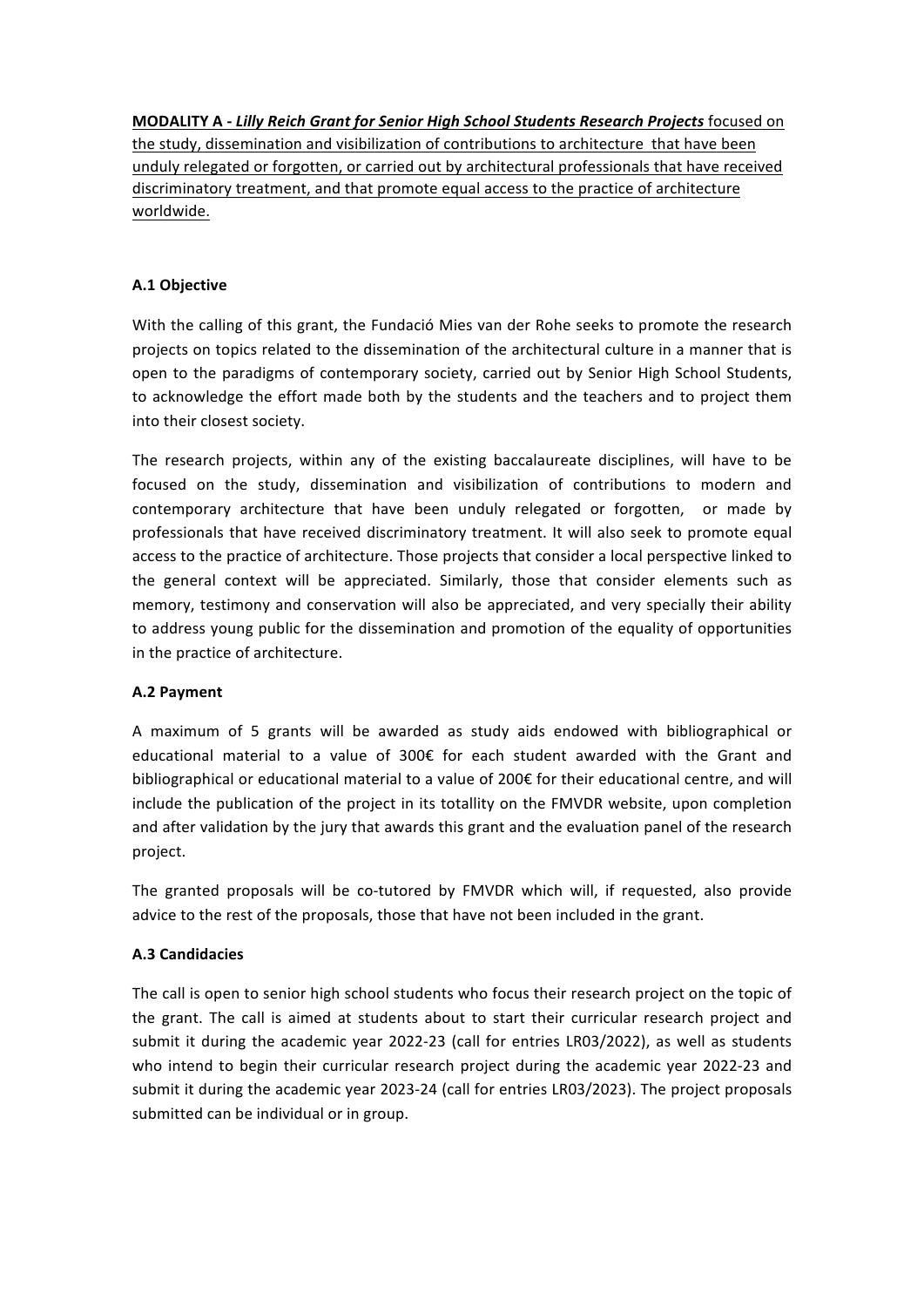#### **A.4 Documentation**

The applications must be submitted by email at [lillyreich@miesbcn.com](mailto:lillyreich@miesbcn.com) attaching the following documentation:

Manifestation of interest signed both by the student and the academic tutor of the project and stamped by the centre.

School certificate with the student's overall qualification of the 2nd cycle of ESO.

Activity project or study that in a maximum of two A4 sides must specify:

a) objectives of the curricular research project;

b) preliminary summary of the project;

c) methodology;

d) intended format of the presentation of results.

## A.5 Deadline for submitting Applications:

Call for entries 03/2022 aimed at students who plan to submit their project during the academic year 2022-2023:

Submission of applications from 8 March to 8 April 2022

Call for entries 03/2023 aimed at students who plan to submit their project during the academic year 2023-2024:

Submission of applications from 8 March to 8 April 2023

## **A.6 Jury**

The Jury will be integrated by representatives of FMVDR (director, curator of prizes and programmes or the person to whom they delegate) and a guest expert. Once the applications received have been analysed the jury will agree to propose those selected based on the assessment criteria as grant recipients. The selected proposals will be granted and co-tutored by the FMVDR. Even so, FMVDR will also provide advice to the rest of the proposals not included in the grant.

Applications will be assessed according to the following criteria

• Content suitability to the objectives of the grant. Up to 3 points.

• Originality of the research project proposal and outline of the objectives, methodology and structure of the research project used. Up to 3 points.

• Final presentation format of the project and ability to communicate and disseminate the objectives of promoting equal opportunities in the exercise of architecture among the young public. Up to 3 points.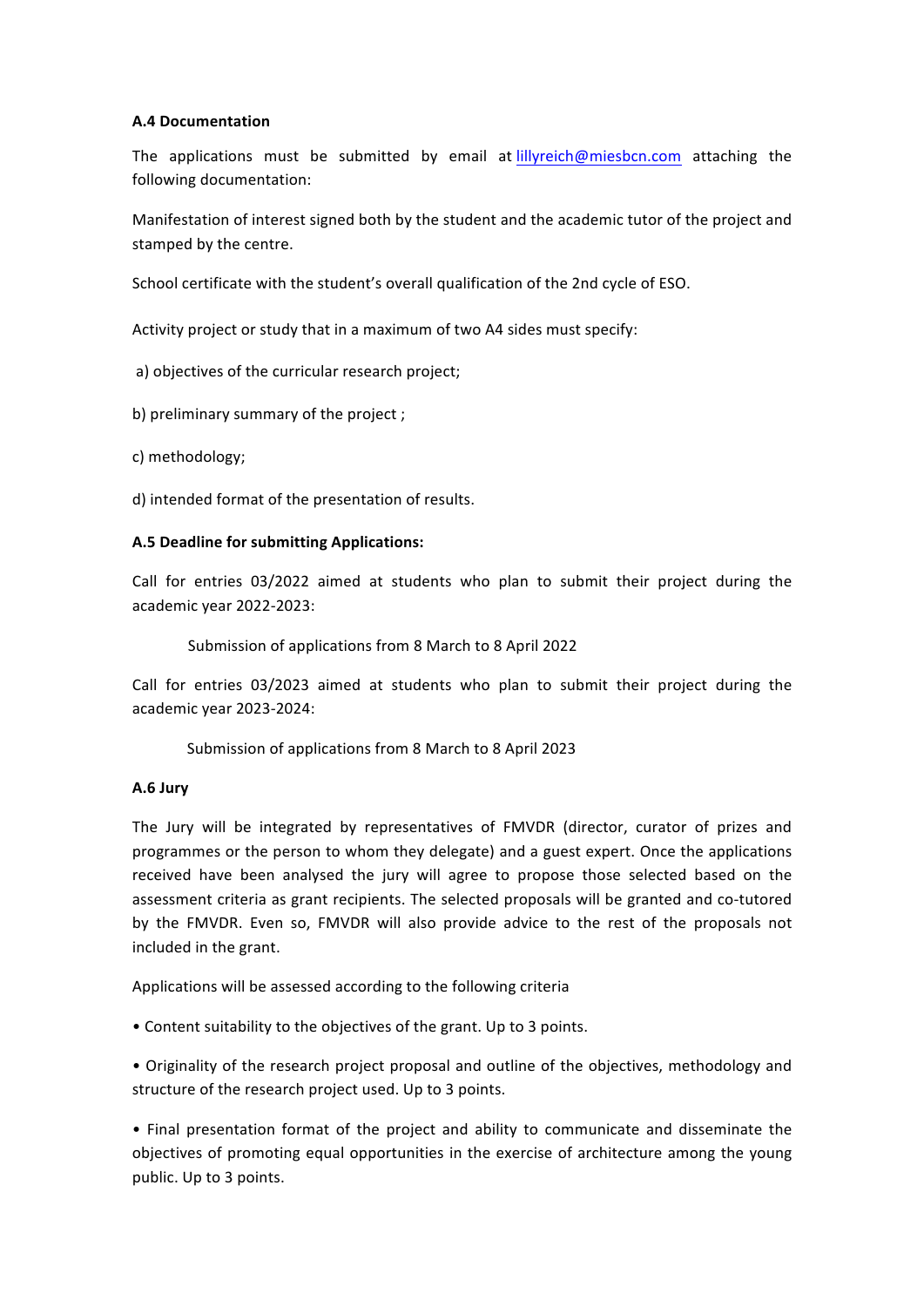• Overall qualification of the student's second cycle in secondary education. Up to 1 point.

The Jury may request additional information from the applicants and suggest an extension or modification of their project to make it more operative. The Jury reserves the right to declare the Lily Reich grant for equality in architecture null and void and is empowered to resolve any eventuality not expressly regulated in these terms and conditions.

## **A.7 Resolution**

Call for entries 03/2022 aimed at students who plan to submit their project during the academic year 2022-2023:

The resolution of the Applications will be made public on 16 June 2022, anniversary of birth of Lilly Reich and will be notified personally to the student and academic tutor of the project.

Call for entries 03/2023 aimed at students who plan to submit their project during the academic year 2023-2024:

The resolution of the Applications will be made public on June 16 2023, , anniversary of birth of Lilly Reich and will be notified personally to the student and academic tutor of the project.

## **A.8 Co-tutoring**

The selected proposals will be granted and co-tutored by the FMVDR. Even so, FMVDR will also provide advice to the rest of the proposals not included in the grant.

In order to plan the co-tutoring a minimum of two meetings with the project tutor and the student will be necessary, the working methodology will be designed and a calendar established on the first one. FMVDR is committed to guiding students in their research by providing them with access to FMVDR's facilities and documentary archive as well as indicating other sources to complement their research. A collaborative commitment between FMVDR and the student's home school will be established.

Additionally, FMVDR will provide the student with access to the Archive of the European Union Prize for Contemporary Architecture - Mies van der Rohe Award, which includes all the works nominated for the prize since 1988, as well as the contents of the app EUMIESAWARD and the publication ATLAS of European Contemporary Architecture published by the Fundació Mies van der Rohe.

## **A.9 Grant Acceptance**

It will be necessary to make a written record of the acceptance of the grant once the project work plan has been agreed on. The signed document must be submitted 15 days after the award of the grant. Failure to submit this document will result in automatic cancellation of the grant.

## **A.10 Project submission**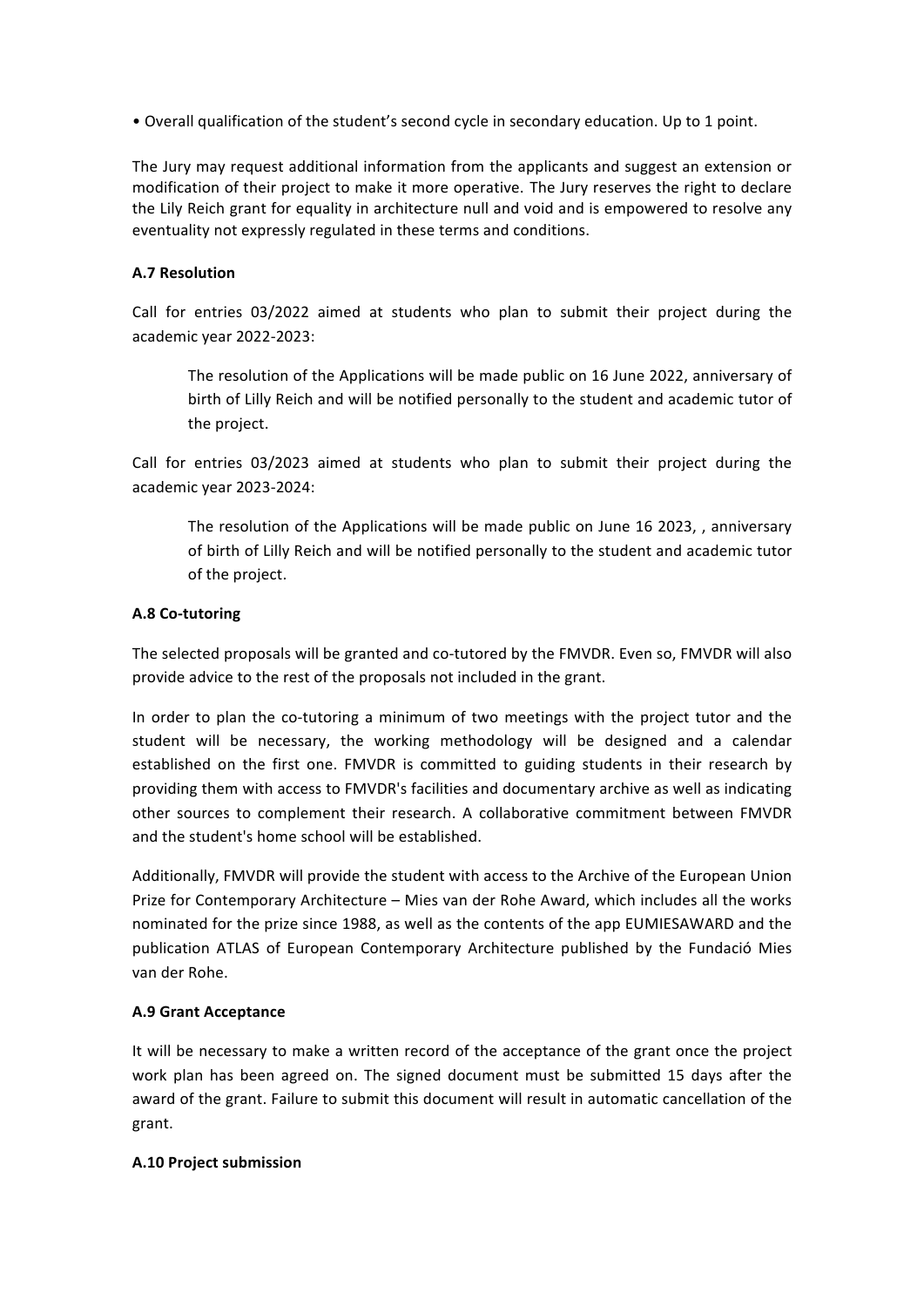A digital copy of the work must be submitted and integrated into the FMVDR documents centre. It can be accompanied by diverse supports, models, computer material, visual material, audiovisual material, etc.

## **A.11 Grant awarding event**

The grants for each call will be awarded at a public event organized by the FMVDR in the Mies van der Rohe Pavilion on dates yet to be determined, in the presence of the President or the person delegated by her. The authors of the research projects will make an oral presentation of their proposal during the event.

## **A.12 Project publication**

The awarding of the grant means that the beneficiary person or group gives up, exclusively and for the entire period of validity of the intellectual property rights, all exploitation rights over the activity or study, in any format or support, including translation into all languages to the Fundació Mies van der Rohe. The Fundació Mies van der Rohe may subscribe to the following agreements with third parties in order to enable optimum use of the various methods, or it may carry out the use directly itself.

The scientific publications, articles and communications resulting from the project that receives this grant shall expressly mention the Fundació Mies van der Rohe and the fact that it was carried out thanks to the Lilly Reich Grant for Equality in Architecture.

## **A.13 Data protection**

The personal data provided by the applicants and collected in the documents indicated in these terms and conditions shall be incorporated in files owned by the Fundació Mies van der Rohe, with registered office at c/Provença 318 Pral.  $2<sup>a</sup>$  08037, Barcelona, with the aim of being processed for the purposes for which they have been requested and to maintain the applicants informed about the activities of the Fundació Mies van der Rohe. The applicants may exercise in the terms established in the Organic Law on data protection, the rights to access, rectify, erase and object to their personal data, free of charge, by addressing a message in writing to c/Provença 318 Pral. 2ª 08037, Barcelona.

## **A.14 Acceptance of the terms and conditions**

The presentation of a project to the Lilly Reich Grant for equality in architecture implies the acceptance of these terms and conditions, which functions as a contract.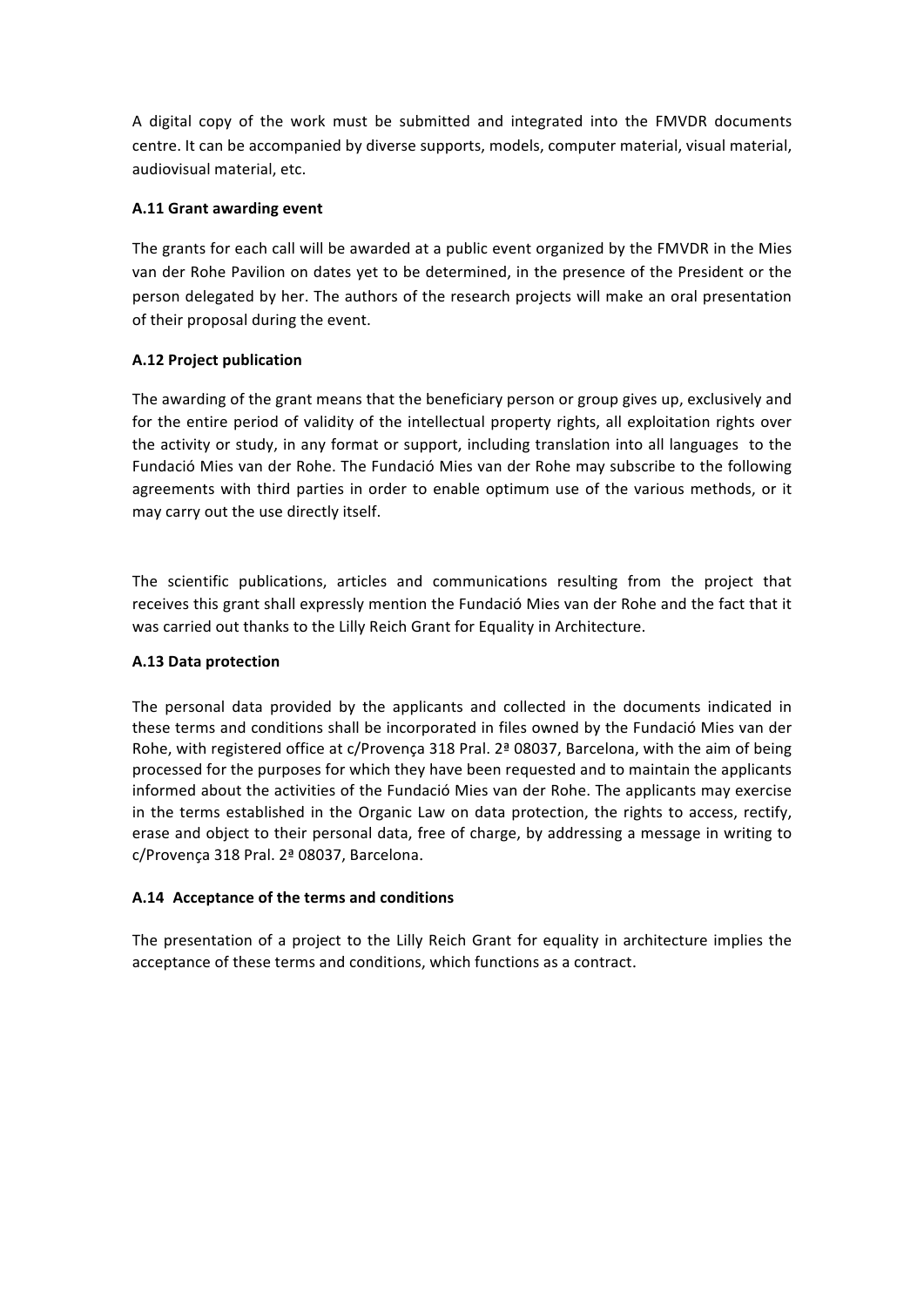**MODALITY B – Lilly Reich Grant of academic research,** for the study of Lilly Reich's work in order to increase the knowledge and dissemination of her contributions to modern architecture**.**

## **B.1 Objective**

The Lilly Reich Grant for equality in architecture aims to support the study, dissemination and increasing the visibility of the contributions in the field of architecture which have been unduly relegated or forgotten due to discriminatory reasons. The grant also seeks to promote access in the equality of opportunities in architectural practice.

## **B.2 Payment**

This modality of the Lilly Reich Grant for equality in architecture has an endowment of 9,000 euros. Payment shall be made in three instalments of 3,000 euros each. The first payment shall be made at the time of awarding the Lilly Reich Grant for equality of opportunities in architecture; the second will be made three months later, after the presentation of a report about the status of the research which must be approved by the Jury of the Lilly Reich Grant for equality in architecture; and the last payment shall be made after the presentation of the definitive version of the study and the corresponding approval by the Jury. The applicable taxes shall be deducted from this payment.

## **B.3 Candidacies**

The following may apply for the first edition of the Lilly Reich Grant for equality in architecture: physical persons who are researchers who, individually or in a group, present a study proposal in accordance with these terms and conditions.

## **B.4 Documentation**

The applications must be submitted by email at [lillyreich@miesbcn.com](mailto:lillyreich@miesbcn.com), attaching the following documentation:

CV of the applicants, which cannot exceed two A4 pages per person.

Activity or study project which, at a minimum of two and a maximum of four A4 pages, must specify the:

- a) objectives of the activity or study
- b) preliminary summary of the project;
- c) methodology;
- d) time line;
- e) principal sources and bibliography of reference.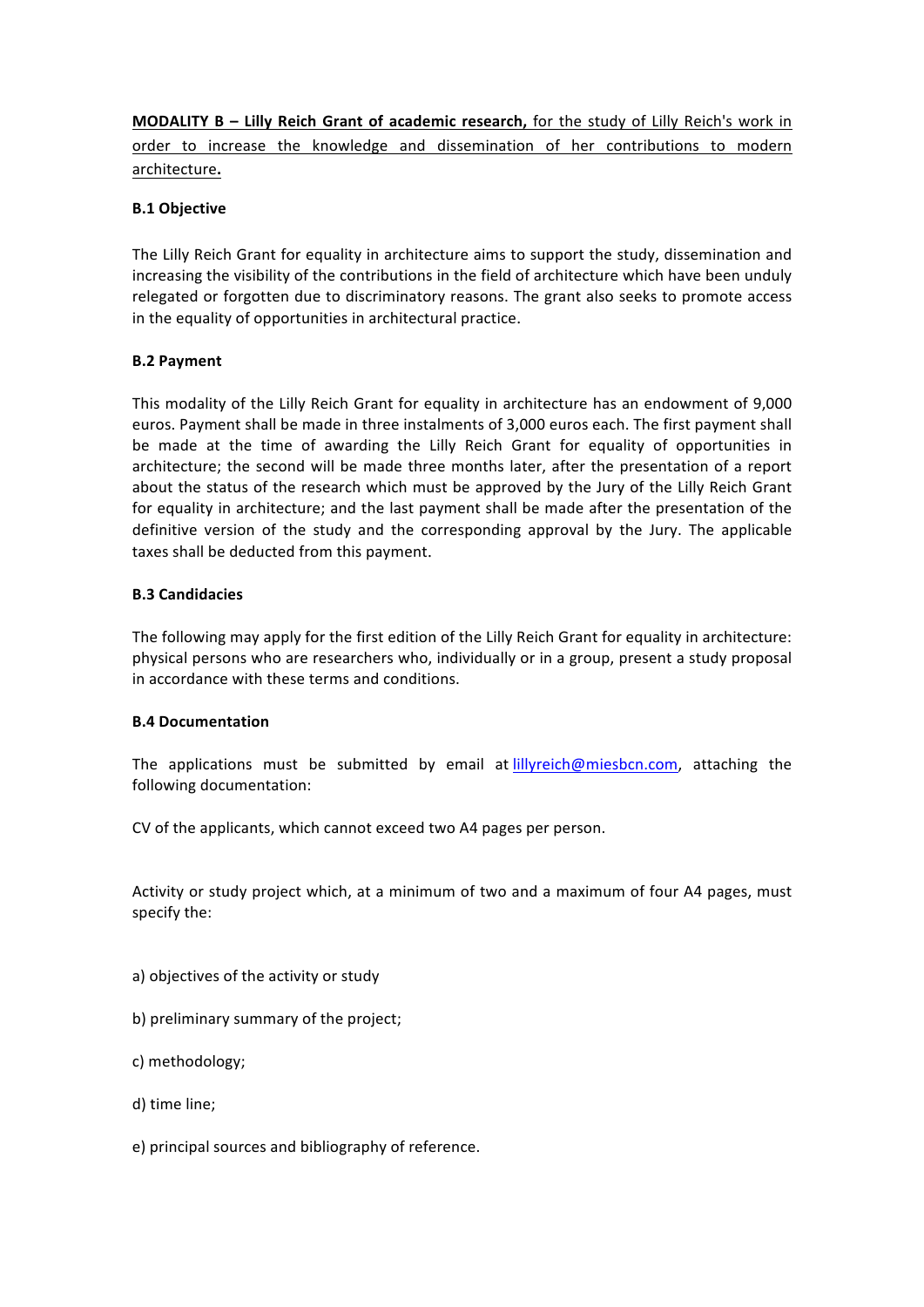Contact data of the applicants (post address, telephone and email). In the case of group projects, the data of all the persons forming the group must be provided and the group must indicate the name of the person responsible for the study who will represent the team to comply with the obligations which, as a beneficiary, correspond to the group.

If the documentation presented is incorrect or incomplete, the Jury of the Lilly Reich Grant for equality in architecture shall request that the documentation be corrected or completed in a term of five working days. In the case that the deficiencies are not corrected in the period indicated, it shall be understood that the person or group renounces the Lilly Reich Grant for equality of opportunities in architecture.

## **B.5 Deadline for submitting the projects**

The aspirants can submit their projects from 16 June until 4 September 2022 (14:00 CET).

## **B.6 Jury**

The Jury will be formed by three individuals linked to the field of architectural research and dissemination and the research and dissemination in matters of equality, and will be made public 16 June 2022.

The Jury may request complementary information for aspirants and call them to suggest expanding or modifying the project to make it more operational.

The Jury reserves the right to declare the Lily Reich grant for equality in architecture null and void and is empowered to resolve any eventuality not expressly regulated in these terms and conditions.

## **B.7 Resolution**

The Jury's resolution, which cannot be appealed, will be made public on 3 October 2022, World Architecture Day, through the website of the Fundació Mies van der Rohe [\(www.miesbcn.com](http://www.miesbcn.com/))

## **B.8 Follow up of the activity or study**

Once the Lilly Reich Grant for equality in architecture is awarded, the Jury shall supervise the selected study or activity and, if appropriate, shall nominate a person to supervise the development and inform the Foundation of the execution of the project.

Three months after the awarding of the Lilly Reich Grant for equality in architecture, the beneficiary person or group must present a report about the status of the research and the hypothetical modifications concerning the initial project which are the result of the development of the research. This report must be validated by the Jury for the second payment of the Lilly Reich Grant for equality in architecture to be made and to authorise the continuation of the research.

In the same way, the Jury shall evaluate the final work in order to give its approval to the study and to authorise the last payment of the Lilly Reich Grant for equality in architecture. The Jury is empowered to make the considerations that they deem necessary in the different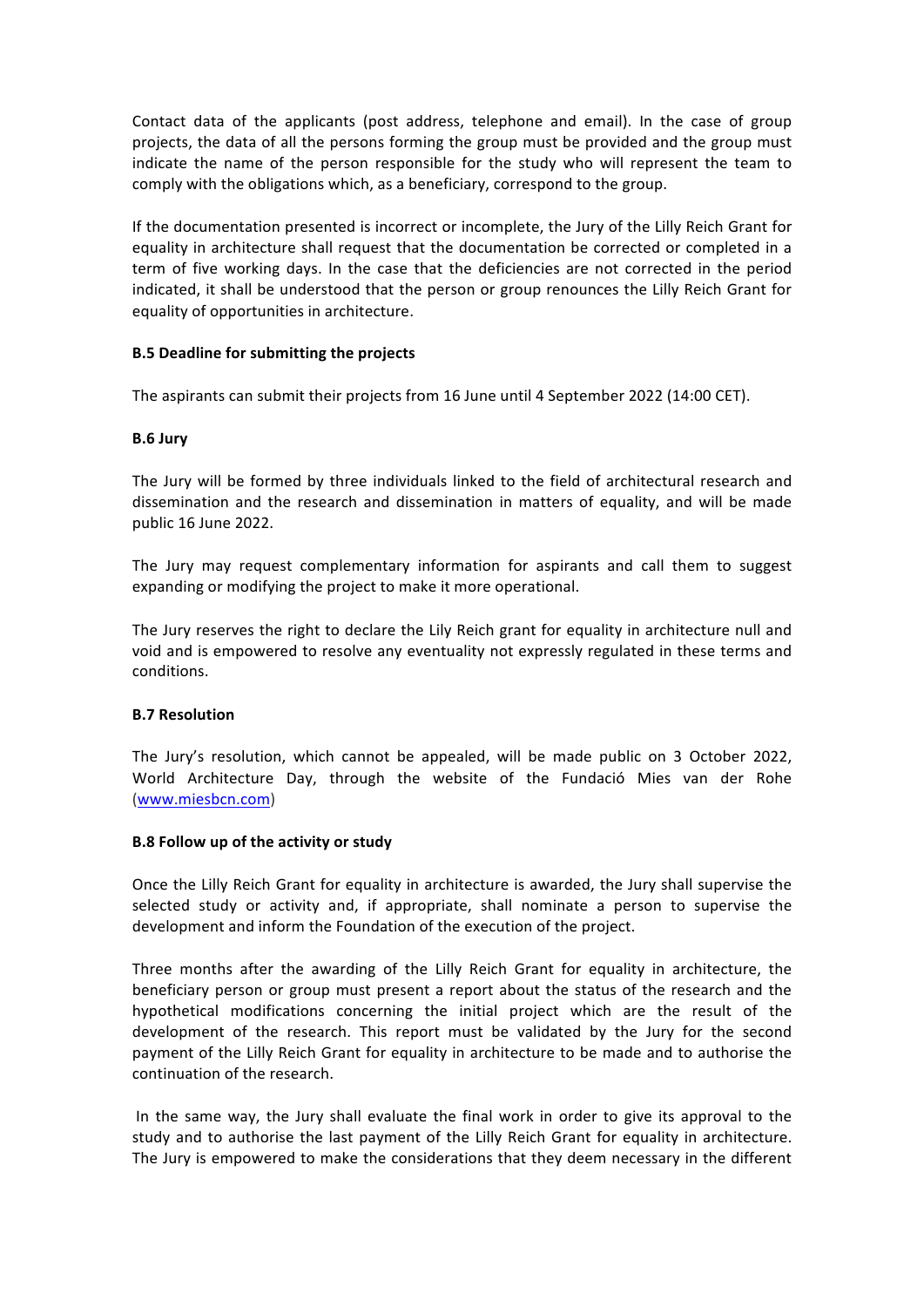phases of the follow up to the study and, if appropriate, can even revoke the awarding of the Lilly Reich Grant for equality in architecture.

## **B.9 Revocation of the Grant**

The Jury may revoke the Lilly Reich Grant for equality in architecture if the beneficiary person or group does not execute the work in the appropriate time frame and form, if the development of the work is not satisfactory and if the result does not meet the required quality standards. Likewise, the breach of the obligations assumed by the beneficiary person or group entitles the Fundació Mies van der Rohe to require the repayment of the amounts paid.

## **B.10 Renunciation of the Grant**

If the beneficiary person or group wishes to renounce the Lilly Reich Grant for equality in architecture during the period in which they hold the grant, they must communicate this in writing to the Fundació Mies van der Rohe. Renunciation implies the obligation to repay the amounts of the Lilly Reich Grant for equality in architecture received.

In the case of renunciation, the Jury may award the Lilly Reich Grant for equality in architecture to another one of the projects presented, and if appropriate, may extend the deadline to deliver the work.

## **B.11 Time frame to carry out the activity or study**

The time frame to carry out the activity or study chosen starts 3 months after the date of awarding the Lilly Reich Grant for equality in architecture and finalises 9 months after initiating the work.

The activity or study must be submitted by sending the final work to [lillyreich@miesbcn.com](mailto:lillyreich@miesbcn.com)

## **B.12** Publication of the activity or study

The awarding of the Lilly Reich Grant for equality in architecture requires the beneficiary person or group to cede all the exploitation rights concerning the activity or study, for all modes of publication, in any format or support, including the translation into all languages, for the entire period of validity of the intellectual property rights exclusively to the Fundació Mies van der Rohe. The Fundació Mies van der Rohe may enter into agreements with third parties that are necessary to make the optimal use possible in the different modes, or to carry out the cited use directly by the foundation itself.

The scientific publications, articles or messages which may arise from the work which enjoys this grant must expressly cite the Fundació Mies van der Rohe and the fact that the work has been carried out thanks to the Lilly Reich Grant for equality of opportunities in architecture.

## **B.13 Data protection**

The personal data provided by the applicants and collected in the documents indicated in these terms and conditions shall be incorporated in files owned by the Fundació Mies van der Rohe, with registered office at c/Provença 318 Pral.  $2<sup>a</sup>$  08037, Barcelona, with the aim of being